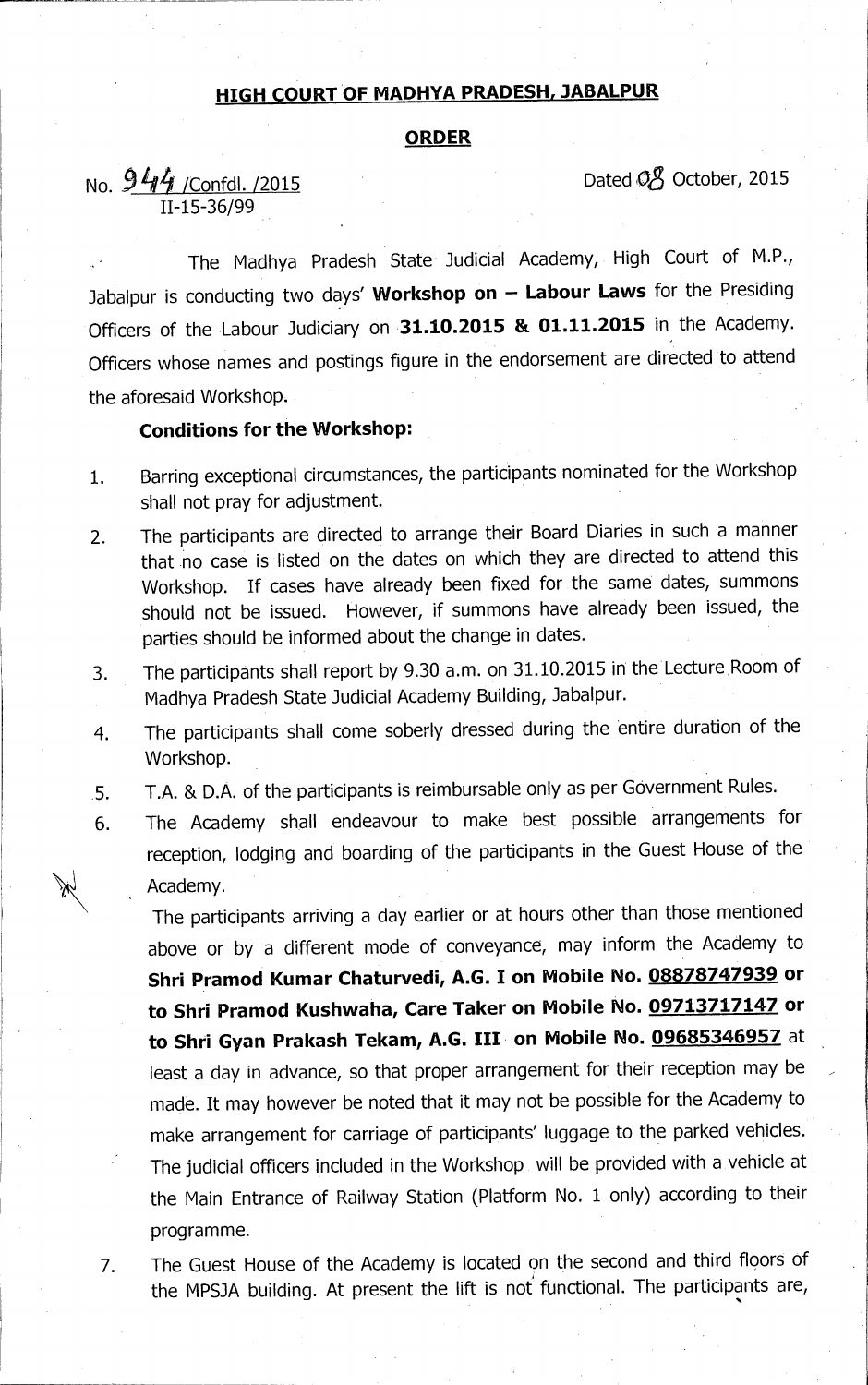with prior intimation to the Academy, free to stay at the accommodation of their choice. In such a case the participants shall be entitled to T.A. & D.A. as per rules. However, it would not be possible for the Academy to make arrangements for pick up from and drop back to such place.

- 8. The accommodation in the Guest House of the Academy shall be available to the participants a day prior to the commencement of the Workshop and upto 10.00 a.m. on the succeeding day of the end of Workshop.
- 9. The participants shall be provided with tea, breakfast, lunch and dinner during the period of stay for the Workshop, free of charge.

## **BY ORDER OF HON'BLE THE CHIEF JUSTICE**

**(VED PRAKASH) JR:EGISTIT GENERAL** 

Endt. No.  $945$  /Confdl. /2015

Copy forwarded to:-

11-15-36/99

- 1. The Deputy Controller, Govt. Central Press, Arera Hills, Habibganj, Bhopal-6 for publication in the next issue of the M.P. Gazette,
- 2. The Principal Secretary, Govt. M.P. Law & Legislative Affairs Department, 1st Floor, Vindhyachal Bhawan, Bhopal, Pin 462 006, for information.
- 3. The Accountant General, (I), M.P. Gazetted Audit Department, Gwalior, for information.
- 4. The Accountant General, (II), Gwalior, for information.
- 5.

1. Shri V.K. Koshti, Member Judge, Industrial Court, Gwalior

- 2. Shri Praveen Kumar Trivedi, Member Judge, Industrial Court, Indore
- 3. Smt. Kiran Bala Pathak, Member Judge, Industrial Court, Rewa
- 4. Shri Raj Kumar Verma, Additional Presiding Officer, Labour Court, Indore
- 5. Shri Sudhir Mishra, Presiding Officer, Labour Court, Bhopal
- 6. Shri Nishar Ahmed, Presiding Officer, Labour Court, Hoshangabad
- 7. Shri Mahesh Kumar Chouhan, Presiding Officer, Labour Court, Mandsaur
- 8. Shri Anand Kumar Sehlam, Presiding Officer, Labour Court, Chhindwara
- 9. Shri Ravikant Swarnakar, Presiding Officer, Labour Court, Khandwa
- 10. Shri Sachin Kumar Vijaywargiya, Presiding Officer, Labour Court, Dewas
- 11. Shri Saheb Rao Chare, Presiding Officer, Labour Court, Satna
- 12. Shri Vijay Kumar Bohre, Presiding Officer, Labour Court, Sagar
- 13. Shri Kuber Chand Yadav, Presiding Officer, Labour Court, Sidhi
- 14. Smt. Kalpana Gond, Presiding Officer No. 1, Labour Court, Gwalior
- 15. Shri Subir Kumar Yadav, Presiding Officer, Labour Court, Ujjain
- 16. Shri Atma Ram Kheriya, Presiding Officer, Labour Court, Jabalpur
- 17. Smt. Seema Shrivastava, Presiding Officer No. 2, Labour Court, Bhopal